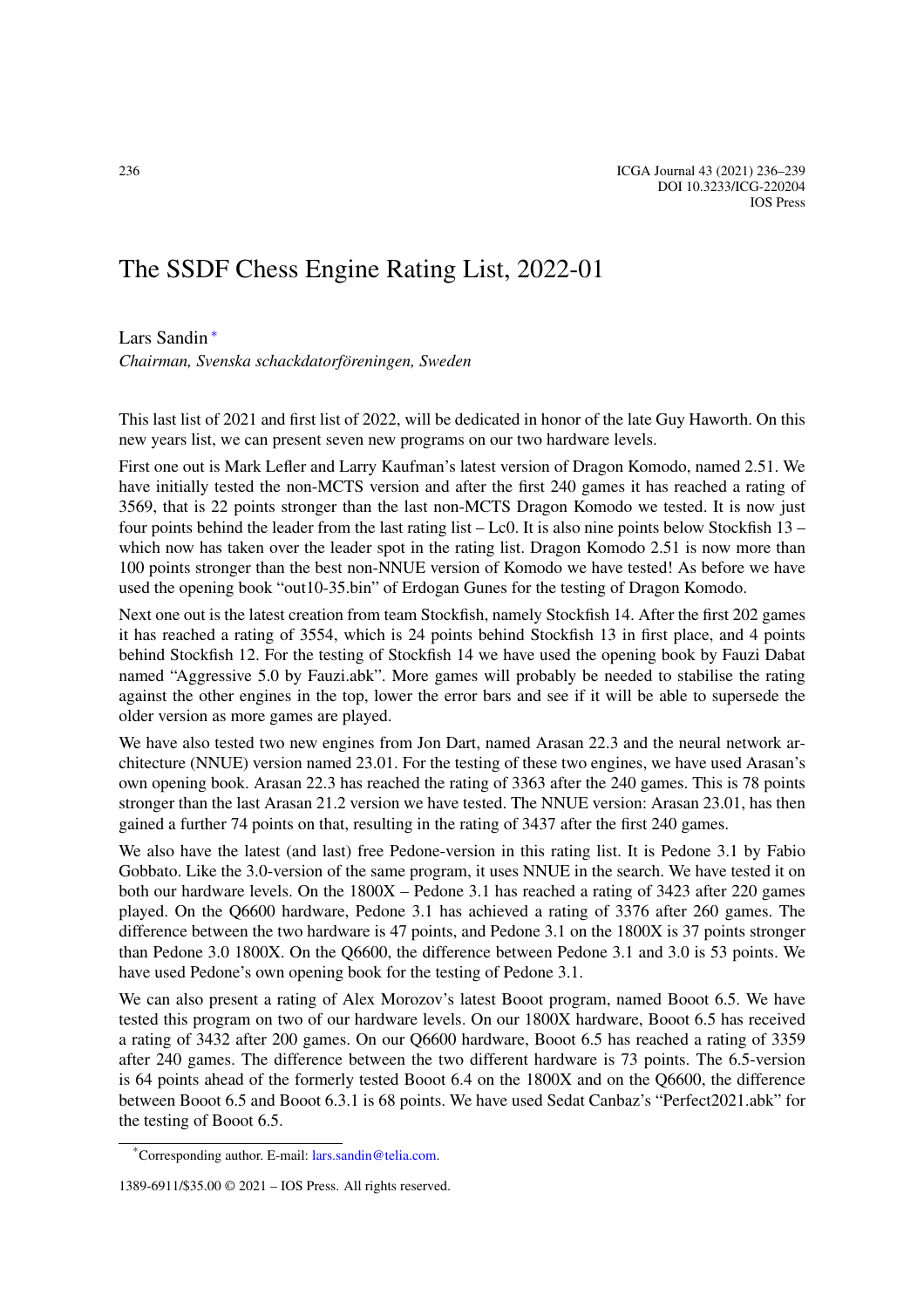We are also able to welcome a Swedish newcomer in this rating list! Probably the first Swedish program in the list after Per Ola Valfridsson's–Ruffian, I guess? It is Martin Danielsson's engine: Marvin 5.1.0, which we have tested on both our hardware levels. We have used Marvin's own opening book for the testing. Marvin is from the 5.0.0-version a neural network architecture (NNUE)-program.On our 1800X hardware, Marvin 5.1.0 has reached a rating of 3324 after 240 games. On the Q6600 hardware, Marvin 5.1.0 has gotten a rating of 3225 after the first 147 games. The difference between the two hardware is just shy of 100 points.

Last, but not least, are the two Wasp-programs from John Stanback. The first one is Wasp 4.5, which uses ordinary search, and has received a rating of 3264 after the first 140 games. This is nine points ahead of the formerly tested Wasp 4. Wasp 5.0 uses a neural network for position evaluation. This has proven to be valuable for Wasp, and Wasp 5.0 1800X has received a rating of 3378 after the first 120 games. Albeit it's early in the testing, the difference between the two versions is now 114 points at least!

| 3 Dragon Komodo 2.51 x64 1800X 3.6 GHz, 3569 |               |               |               |                      |              |
|----------------------------------------------|---------------|---------------|---------------|----------------------|--------------|
| LC0 3060Ti                                   | 19.5-20.5     | Stoc14 1800X  | 20-20         | Arasa23 1800X        | 25.5-14.5    |
| Boo65 1800X                                  | $28-12$       | Wasp5 1800X   | $31-9$        | Wasp45 1800X         | $35.5 - 4.5$ |
| 5 Stockfish 14 x64 1800X 3.6 GHz, 3554       |               |               |               |                      |              |
| LC0 3060Ti                                   | 19-21         | Dra251 1800X  | $20 - 20$     | <b>SF12NU 1800X</b>  | 21.5-18.5    |
| Ped31 1800X                                  | $26 - 14$     | Komo11 1800X  | $2 - 0$       | Arasa22 1800X        | $31-9$       |
| 16 Arasan 23.01 x64 1800X 3.6 GHz, 3437      |               |               |               |                      |              |
| LC0 3060Ti                                   | 14.5-25.5     | Dra251 1800X  | 14.5-25.5     | Ped31 1800X          | $19-21$      |
| Arasa22 1800X                                | 23.5-16.5     | Mar51 1800X   | 24.5-15.5     | Ped21 1800X          | $31-9$       |
| 17 Booot 6.5 x64 1800X 3.6 GHz, 3432         |               |               |               |                      |              |
| Stoc13 1800X                                 | 10.5-29.5     | LC0 3060Ti    | $13 - 27$     | Dra251 1800X         | $12 - 28$    |
| Arasa22 1800X                                | $25 - 15$     | Mar51 1800X   | $26.5 - 13.5$ |                      |              |
|                                              |               |               |               |                      |              |
| 18 Pedone 3.1 x64 1800X 3.6 GHz, 3423        |               |               |               |                      |              |
| LC0 3060Ti                                   | $9 - 31$      | Stoc14 1800X  | $14 - 26$     | Arasa23 1800X        | 21-19        |
| Wasp5 1800X                                  | $21-19$       | Wasp45 1800X  | $41-19$       |                      |              |
| 21 Wasp 5 x64 1800X 3.6 GHz, 3378            |               |               |               |                      |              |
| LC0 3060Ti                                   | $10-30$       | Dra251 1800X  | $9 - 31$      | Ped31 1800X          | 19-21        |
| 22 Pedone 3.1 x64 Q6600 2.4 GHZ, 3376        |               |               |               |                      |              |
| Komo12 Q6600                                 | 18-22         | Boo65 Q6600   | $22 - 18$     | DShre13 Q6600        | $22 - 18$    |
| Arasa21 Q6600                                | $26.5 - 13.5$ | Mar51 Q6600   | 45.5-14.5     | DRybka3 Q6600        | 28-12        |
| 24 Arasan 22.3 x64 1800X 3.6 GHz, 3363       |               |               |               |                      |              |
| LC0 3060Ti                                   | $8 - 32$      | Stoc14 1800X  | $9 - 31$      | Dra2MC 1800X         | 11.5-28.5    |
| Arasa23 1800X                                | 16.5-23.5     | Boo65 1800X   | $15 - 25$     | Mar51 1800X          | $23 - 17$    |
| 25 Booot 6.5 x64 Q6600 2.4 GHz, 3359         |               |               |               |                      |              |
| Ped31 Q6600                                  | 18-22         | Ped3 Q6600    | 22.5-17.5     | DShre13 Q6600        | $25 - 15$    |
| Arasa21 Q6600                                | $26 - 14$     | Chiro3 O6600  | $60.5 - 19.5$ |                      |              |
| 27 Marvin 5.1.0 x64 1800X 3.6 GHz, 3324      |               |               |               |                      |              |
| LC0 3060Ti                                   | $6 - 34$      | Ko14 1800X    | $9 - 31$      | Arasa23 1800X        | 15.5-24.5    |
| Boo65 1800X                                  | 13.5-26.5     | Arasa22 1800X | $17 - 23$     | <b>DHiar14 1800X</b> | 28-12        |
|                                              |               |               |               |                      |              |
| 33 Wasp 4.5 x64 1800X 3.6 GHz, 3264          |               |               |               |                      |              |
| LC0 3060Ti                                   | 5.5-34.5      | Dra251 1800X  | $4.5 - 35.5$  | Ped31 1800X          | 19-41        |
| 35 Marvin 5.1.0 x64 Q6600 2.4 GHz, 3225      |               |               |               |                      |              |
| Ped31 Q6600                                  | 14.5-45.5     | Ped3 Q6600    | $2.5 - 4.5$   | DRybka4 Q6600        | $24 - 16$    |
| Spike14 Q6600                                | 27.5-12.5     |               |               |                      |              |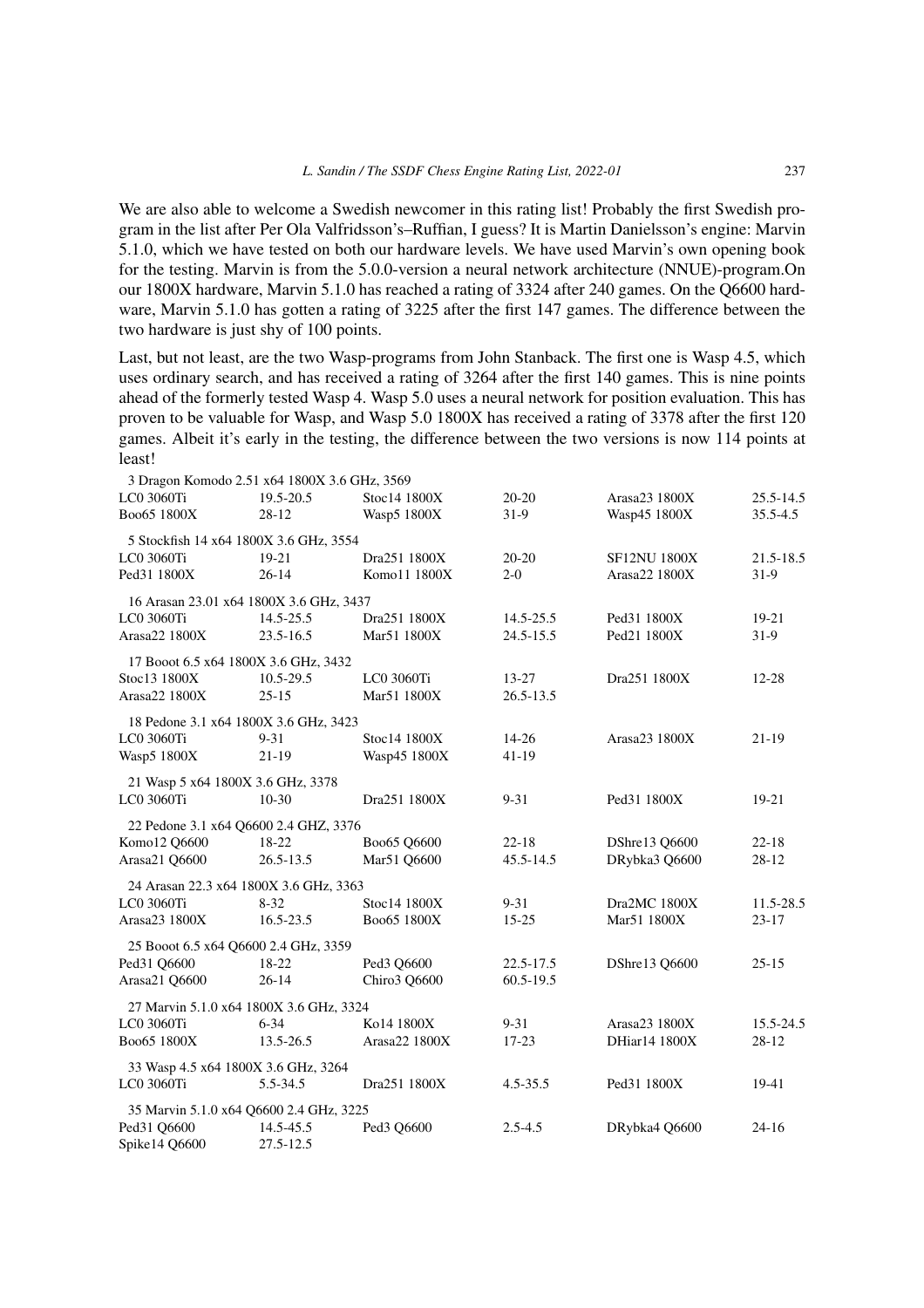| ٧<br>× |  |
|--------|--|
|--------|--|

The recently tested 'Selected 50' from SSDF rating list '2022-01', 158725 games played by 418 computers

|                |                                         | <b>Rating</b> | $\bf{+}$ | $\qquad \qquad -$ | <b>Games</b> | Won    | Oppo |
|----------------|-----------------------------------------|---------------|----------|-------------------|--------------|--------|------|
| $\mathbf{1}$   | Stockfish 13 x64 1800X 3.6 GHz          | 3578          | 42       | $-38$             | 360          | 71%    | 3424 |
| $\sqrt{2}$     | Lc0 0.26.3 Cuda(67362) 3060Ti           | 3573          | 29       | $-27$             | 680          | $68\%$ | 3445 |
| $\mathfrak{Z}$ | Dragon Komodo 2.51 x64 1800X 3.6 GHz    | 3569          | 49       | $-45$             | 240          | 66%    | 3436 |
| $\overline{4}$ | Stockfish 12 NNUE x64 1800X 3.6 GHz     | 3558          | 30       | $-29$             | 560          | $62\%$ | 3471 |
| $\sqrt{5}$     | Stockfish 14 x64 1800X 3.6 GHz          | 3554          | 51       | $-48$             | 202          | 59%    | 3502 |
| $\sqrt{6}$     | Dragon by Komodo x64 1800X 3.6 GHz      | 3547          | 34       | $-32$             | 460          | 63%    | 3456 |
| 7              | Stockfish 11 x64 1800X 3.6 GHz          | 3540          | 36       | $-34$             | 450          | 70%    | 3398 |
| $\,8\,$        | Stockfish 10 x64 1800X 3.6 GHz          | 3516          | 25       | $-24$             | 880          | $68\%$ | 3383 |
| 9              | Dragon Komodo 2 MCTS x64 1800X 3.6 GHz  | 3482          | 45       | $-44$             | 240          | 55%    | 3453 |
| 10             | Stockfish 9 x64 1800X 3.6 GHz           | 3477          | 26       | $-24$             | 882          | 70%    | 3333 |
| 11             | Komodo 13.1 x64 1800X 3.6 GHz           | 3465          | 30       | $-29$             | 560          | 62%    | 3383 |
| 12             | Komodo 14 x64 1800X 3.6 GHz             | 3464          | 33       | $-32$             | 440          | 55%    | 3434 |
| 13             | Komodo 13.02 x64 1800X 3.6 GHz          | 3458          | 30       | $-29$             | 600          | 65%    | 3349 |
| 14             | Komodo 12.3 x64 1800X 3.6 GHz           | 3449          | 27       | $-26$             | 760          | 66%    | 3332 |
| 15             | Stockfish 9 x64 Q6600 2.4 GHz           | 3441          | 32       | $-31$             | 480          | 56%    | 3398 |
| 16             | Arasan 23.01 x64 1800X 3.6 GHz          | 3437          | 45       | $-44$             | 240          | 53%    | 3428 |
| 17             | Booot 6.5 x64 1800X 3.6 GHz             | 3432          | 48       | $-50$             | 200          | 44%    | 3486 |
| 18             | Pedone 3.1 x64 1800X 3.6 GHz            | 3423          | 46       | $-47$             | 220          | 48%    | 3420 |
| 19             | Dragon Komodo MCTS x64 1800X 3.6 GHz    | 3415          | 41       | $-41$             | 280          | 52%    | 3404 |
| $20\,$         | Pedone 3 x64 1800X 3.6 GHz              | 3386          | 44       | $-45$             | 240          | 43%    | 3436 |
| $21\,$         | Wasp 5 x64 1800X 3.6 GHz                | 3378          | 63       | $-73$             | 120          | 32%    | 3526 |
| $22\,$         | Pedone 3.1 x64 Q6600 2.4 GHZ            | 3376          | 45       | $-43$             | 260          | 62%    | 3285 |
| $23\,$         | Booot 6.4 x64 1800X 3.6 GHz             | 3368          | 36       | $-36$             | 360          | $51\%$ | 3364 |
| 24             | Arasan 22.3 x64 1800X 3.6 GHz           | 3363          | 45       | $-49$             | 240          | $35\%$ | 3467 |
| 25             | Booot 6.5 x64 Q6600 2.4 GHz             | 3359          | 48       | $-44$             | 240          | 63%    | 3267 |
| 26             | Deep Shredder 13 x64 1800X 3.6 GHz      | 3355          | 24       | $-24$             | 880          | 64%    | 3255 |
| 27             | Marvin 5.1.0 x64 1800X 3.6 GHz          | 3324          | 44       | $-47$             | 240          | $37\%$ | 3416 |
| $28\,$         | Pedone 3 x64 Q6600 2.4 GHz              | 3315          | 45       | $-43$             | 247          | 57%    | 3263 |
| 29             | Booot 6.3.1 x64 Q6600 2.4 GHz           | 3291          | 30       | $-30$             | 520          | 53%    | 3268 |
| 30             | Vajolet2 2.8 x64 1800X 3.6 GHz          | 3291          | 27       | $-28\,$           | 650          | 38%    | 3376 |
| 31             | Arasan 21.2 x64 1800X 3.6 GHz           | 3285          | 25       | $-26$             | 800          | 36%    | 3387 |
| 32             | Wasp 4.5 x64 1800X 3.6 GHz              | 3264          | 64       | $-83$             | 140          | $21\%$ | 3512 |
| 33             | Wasp 4 x64 1800X 3.6 GHz                | 3255          | 42       | $-45$             | 280          | 33%    | 3377 |
| 34             | Marvin 5.1.0 x64 Q6600 2.4 GHz          | 3225          | 56       | $-58$             | 147          | 47%    | 3254 |
| 35             | Deep Hiarcs 14 1800X 3.6 GHz            | 3213          | 23       | $-24$             | 880          | $38\%$ | 3298 |
| 36             | Deep Rybka 4 x64 Q6600 2.4 GHz          | 3195          | 19       | $-18$             | 1488         | 63%    | 3103 |
| $37\,$         | Revelation 2 Hiarcs 14.1 PXA320 800 MHz | 2925          | 47       | $-45$             | 228          | $56\%$ | 2882 |
| 38             | Chessmaster King 3.5 x64 Q6600 2.4 GHz  | 2859          | 24       | $-25$             | 932          | $30\%$ | 3008 |
| 39             | Revelation Hiarcs 13.3 PXA255 500 MHz   | 2772          | 57       | $-52$             | 177          | $66\%$ | 2660 |
| $40\,$         | Revelation Shredder 12 PXA255 500 MHz   | 2705          | 60       | $-58$             | 140          | $56\%$ | 2665 |
| 41             | Revelation Rybka 2.2 PXA255 500 MHz     | 2634          | 45       | $-43$             | 260          | 63%    | 2546 |
| 42             | Revelation Deep Sjeng 3 PXA255 500 MHz  | 2600          | 62       | $-67$             | 120          | 41%    | 2664 |
| 43             | Millennium The King Exclusive 300 MHz   | 2535          | 52       | $-51$             | 180          | $56\%$ | 2495 |
| 44             | Revelation Ruffian 2.1 PXA255 500 MHz   | 2346          | 68       | $-71$             | 100          | 45%    | 2384 |
| 45             | Millennium ChessGenius Excl. M7 300 MHz | 2247          | 54       | $-51$             | 180          | 59%    | 2183 |
| 46             | Mephisto London 68030 33 MHz            | 2194          | 31       | $-31$             | 482          | 50%    | 2191 |